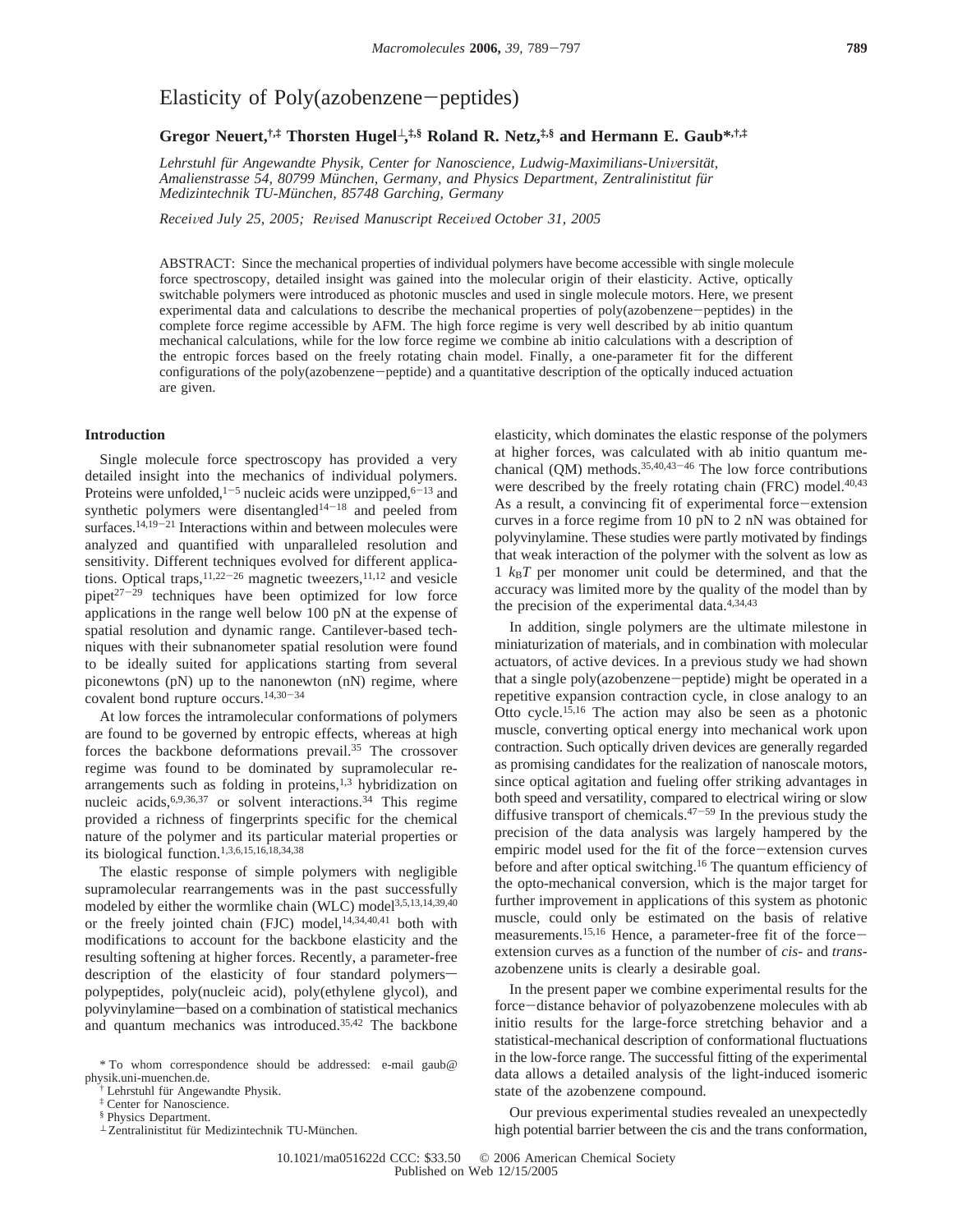indicating that the thermally activated conversion pathway between the two conformations is not collinear with the forced pathway.16,60 Our quantum chemical calculations of the molecular conformations under external mechanical tension in fact lead to further insights with respect to the forced transition pathway. We demonstrate that the mechanical stretching modulus of the transition state is an important parameter which describes to what degree the conversion between two molecular states is stimulated or slowed down by the action of external forces. We believe that this finding applies quite generally and might be of importance for other systems as well.

#### **Experimental Section**

**Sample Preparation.** The azobenzene-tripeptide building block was synthesized as described in refs 16 and 61; it was then polymerized and functionalized on the N-terminus with a tritylprotected cystein.15,16 For the attachment onto the cantilever, the nonpolar poly(azobenzene-peptide) was dissolved in dimethyl sulfoxide (DMSO) and physisorbed on a cantilever tip (Microlevers, Park Scientific Instruments, Sunnyvale, CA), which was evaporated with 0.5 nm CrNi and 50 nm gold.<sup>15</sup> The trityl-protected thiol group of the cystein was deprotected with trifluoroacetic acid/CH<sub>2</sub>Cl<sub>2</sub>, resulting in chemisorption of the poly(azobenzene-peptide) to the tip via the formation of a covalent Au-S bond. The C-terminal end of the polymer was coupled in situ to a flint glass slide (Schott), previously amino-functionalized by silanization with *N*′-[3-(trimethoxysilyl)propyl]diethylene-triamine (Aldrich).38 The amide bond was formed in the presence of 100 mM *N*-hydroxysuccinimid (NHS) and 1-ethyl-3-(3-(dimethylamine)propyl)carbodiimide (EDC) (NHS and EDC in 1:1 molar ratio) in DMSO.15,16

The nonpolar homobifunctional C-(GVGVP)nx251-C polypeptide (kindly provided by Dan Urry) was immobilized on a goldcoated glass slide by incubation and picked up with a gold-coated cantilever tip (Olympus Biolever). <sup>17</sup> Both the  $Si<sub>3</sub>N<sub>4</sub>$  cantilever tips and the glass slide were evaporated with 0.5 nm CrNi and 30 nm gold.17 These measurements were performed in Millipore water and at room temperature.15

Optical switching of the poly(azobenzene-peptide) was achieved by coupling light from a xenon flash lamp (Rapp OptoElectronic, Hamburg, Germany) into the polished flint glass slide (F-2, Schott Glass Mainz, Hellma Optic GmbH, Jena, Germany,  $n_D = 1.666$ ) via total internal reflection (TIR). A band-pass filter at 365 nm (fwhm 12.2 nm) and a filter setup at 430 nm (high pass GG420 in combination with BG 12) were placed between the flash lamp and the flint glass slide to excite the azobenzene unit and switch between the cis and the trans conformation. To achieve high transmission in the UV, it was necessary to use flint glass slides. DMSO (Aldrich, München, Germany,  $n_D = 1.48$ ) was used as a solvent.<sup>15,16</sup>

The technique of atomic force microscopy (AFM)-based force spectroscopy and the instrumental setup have been described in detail elsewhere.<sup>15,16,30,35,62</sup> The cantilever tips used in our experiments had spring constants of 5, 12, and 35 mN  $m^{-1}$ . The spring constant of each cantilever was individually calibrated by measuring the amplitude of its thermal oscillations.<sup>63</sup> The sensitivity of the optical lever detection was measured by indenting the cantilever tip into a hard surface.

**Data Collection and Analysis.** The data collection and correction of the traces analyzed in this paper are described in detail elsewhere.<sup>16</sup> Stretching the same molecule several times in series made it possible to average over three to five force curves, resulting in an improved signal-to-noise ratio. The averaged force curves were smoothed by a three-point sliding average procedure before fitting.

#### **Theoretical Description**

**Ab Initio Quantum Mechanical Model.** In the past years the mechanical response of single molecules under stretching forces has been extensively investigated with ab initio quantum chemistry.35,40,43-46,64 Ab initio methods are performed at zero temperature and therefore miss entropic effects due to confor-



**Figure 1.** Force-dependent energy landscape of azobenzene. (a) Energies of different locally stable configurations as a function of the distance, *a*, between the two outer carbon atoms. The solid line denotes fits of the cis-twisted and the trans-planar conformation (dashed line). (b) Force-extension curves of the cis-twisted conformation (solid line) and the trans-planar conformation (dashed line). (c) Plot of the energy curves for the cis and trans state in the absence of force (solid lines) and in the presence of an external force of 500 pN (broken line). (d) Different configurations are trans-planar (open stars), trans-zigzag (filled triangles), trans-bent (filled diamonds), cis-parallel (open diamonds), and cis-twisted (open squares).

mational fluctuations. These fluctuations become irrelevant at high stretching forces. Therefore, ab initio methods become very accurate at high stretching force. We have recently shown how to combine entropic effects, embodied in the freely rotating chain model, with ab initio predictions and achieved a fit function for polyvinylamine in the whole force range accessible by AFM.35 In this section we present results for azobenzene molecules under tension. As described before, azobenzene exists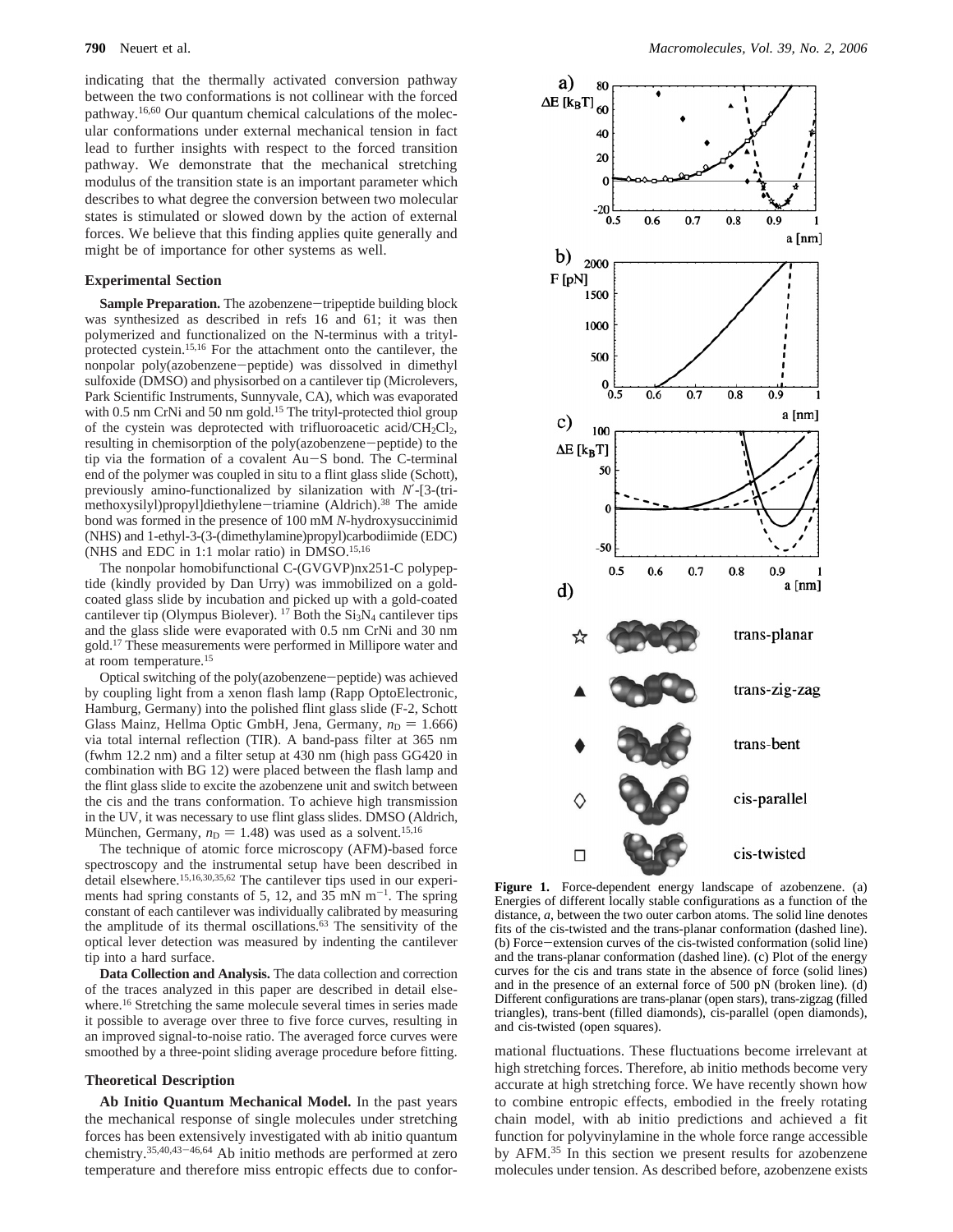

**Figure 2.** Chemical structures of a nonpolar dipeptide (a) and the nonpolar azobenzene tripeptide in the cis (b) and the trans (c) conformation. For the FRCQM-fits, the polymer is separated into<br>building blocks of *cis*-azobenzene (unit length  $a_c = 0.6027$  nm), *trans*building blocks of *cis*-azobenzene (unit length  $a_c = 0.6027$  nm), *trans*-<br>azobenzene (unit length  $a_c = 0.9106$  nm), and tripeptide (unit length azobenzene (unit length  $a_t = 0.9106$  nm), and tripeptide (unit length  $5/2a_r = 1.2166$  nm).  $\frac{5}{3}a_p = 1.2166$  nm).

in a trans and cis conformation. $60$  By performing an unconstrained geometry search for a single azobenzene unit, we identified even further local minima conformations. In Figure 1a we show the energy of five different conformations as a function of the distance between the two outer carbon atoms.

For convenience, we measure all energies relative to the ground-state energy of the cis-twisted conformation.

In ab initio methods one obtains the ground-state energy of a certain molecular configuration on the basis of the Schrödinger equation, within various numerical approximation schemes. In Hartree-Fock methods, the electron distribution is evaluated on the mean-field level; i.e., each electron sees an average density distribution due to the other electrons, and correlations are neglected. To numerically solve the many-electron problem on the computer, an additional approximation must be made, and the density distribution is expanded in a necessarily incomplete set of basis functions. In the present paper, all calculations are performed on the quite restricted level of Slatertype-orbitals with six Gaussian functions (STO-6G).<sup>35,44</sup> However, our estimated cis-trans energy difference, which is of the order of 21  $k_B T$ , compares quite well with experimental measurements which find this energy difference to be of the order of  $17-20$   $k_B T$ .<sup>65</sup> In previous calculations, we have shown<br>that although the absolute energy difference between different that although the absolute energy difference between different basis sets can be considerable, forces depend significantly less on basis set quality (and on including electronic correlations) since they correspond to energy differences.<sup>35,44</sup> All different conformations are quite stable, meaning that they are separated by large barriers in the multidimensional conformation space (which we will discuss later on). The geometries are schematically depicted in Figure 1d. For further analysis, we concentrate on the cis-twisted conformation and on the trans-planar conformation (note that the trans-zigzag conformation and the transbent conformation become degenerate with the trans-planar conformation at distances larger than the equilibrium distance in the trans conformation, which means under extensional forces). The lines in Figure 1a denote polynomial fits for trans (dashed line) and cis (solid line) conformations according to the formula

$$
\Delta E = \sum_{n=0}^{\infty} c_n a^{n+1} / (n+1)
$$
 (1)

where *a* denotes the distance between the outer carbon atoms in the azobenzene unit. All energies are measured relative to

**Table 1. All Elastic Constants Obtained from the ab-Initio Calculation for a Unit Cell of Azobenzene in the Cis and in the Trans Conformation**

|                                                      | $c_0$<br>(nN) | C <sub>1</sub> | $\mathcal{C}$<br>$(nN/nm)$ $(nN/nm^2)$ $(nN/nm^3)$ | c <sub>3</sub>                  | $a_0$<br>(nm) |
|------------------------------------------------------|---------------|----------------|----------------------------------------------------|---------------------------------|---------------|
| trans-azobenzene $-826.66$ 2,342.8<br>cis-azobenzene | 9.992         | $-45.93$       | $-2.254.2$                                         | 745.0<br>$64.35 -25.942 0.6027$ | 0.9106        |

**Table 2. Rescaled Elastic Constants Obtained from the ab-Initio Calculation for a Unit Cell of Azobenzene in the Cis and in the Trans Conformation**

|                                            | $d_0$                      | $d_1$     | $d_2$                | $d_3$ | $a_0$                           |
|--------------------------------------------|----------------------------|-----------|----------------------|-------|---------------------------------|
|                                            | (nN)                       | (nN)      | (nN)                 | (nN)  | (nm)                            |
| <i>trans</i> -azobenzene<br>cis-azobenzene | $-826.66$ 2.133.9<br>9.992 | $-27.689$ | $-1.869.1$<br>23.378 |       | 562.49 0.9106<br>$-5.68$ 0.6027 |

the ground state of the cis state. The choice of unit cell reflects the chemistry of the used azobenzene molecules, where spacer groups (peptide units) are linked to the azobenzene extremities (Figure 2).

Our fitting results for the elastic coefficients  $c_n$  are given in Table 1. The experimentally measurable quantity is the force, which follows from eq 1 by a derivative

$$
F = \frac{\partial \Delta E}{\partial a} = \sum_{n=0}^{\infty} c_n a^n
$$
 (2)

and is shown in Figure 1b for the trans (dashed line) and cis (solid line) conformations. The equilibrium extension follows from eq 2 by setting  $F = 0$  and is denoted by  $a_0$ . Note that eq 2 gives the force of a single azobenzene unit, which can be generalized for a polymer of arbitrary length by writing

$$
F = \sum_{n=0}^{\infty} d_n (a/a_0)^n = \sum_{n=0}^{\infty} d_n (L/L_0)^n
$$
 (3)

where  $d_n = (a_0)^n c_n$ . The results for the coefficients  $d_n$  are given in Table 2. Yet another way of expressing the force response is obtained by reexpanding eq 3 around the equilibrium length, leading to the expression

$$
F = \sum_{n=1}^{\infty} \gamma_n (a/a_0 - 1)^n
$$
 (4)

Two mechanisms of conversion between the cis and trans have been discussed in the literature, namely the in-plane inversion of the N-N double bond and the rotation around the dihedral angle.<sup>60</sup> Our results in Figure 1a show that the inversion path way is faced with an activation barrier with a height of at least  $35 \, k_B T$  (note that the crossing of the two locally stable conformational branches does not correspond to the true transition state, which most likely is of higher energy). It is important to note that the cis state is much softer than the trans state and thus yields quite easily to extensional forces. This is demonstrated in Figure 1c, where we plot the energy curves for the cis and trans state in the absence of force (solid lines) and in the presence of an external force of 500 pN (broken line). It is seen that the length of the cis state increases substantially in the presence of an external force, and as a result, the barrier decreases less than it would in the absence of elasticity effects. For a force of 500 pN, the barrier height has decreased to 20  $k_B T$ . Experimentally, there is evidence that the actual conversion pathway involves a rotation of the  $N-N$  dihedral bond angle.<sup>66</sup> Therefore, we study the rotation under extensional force in the following.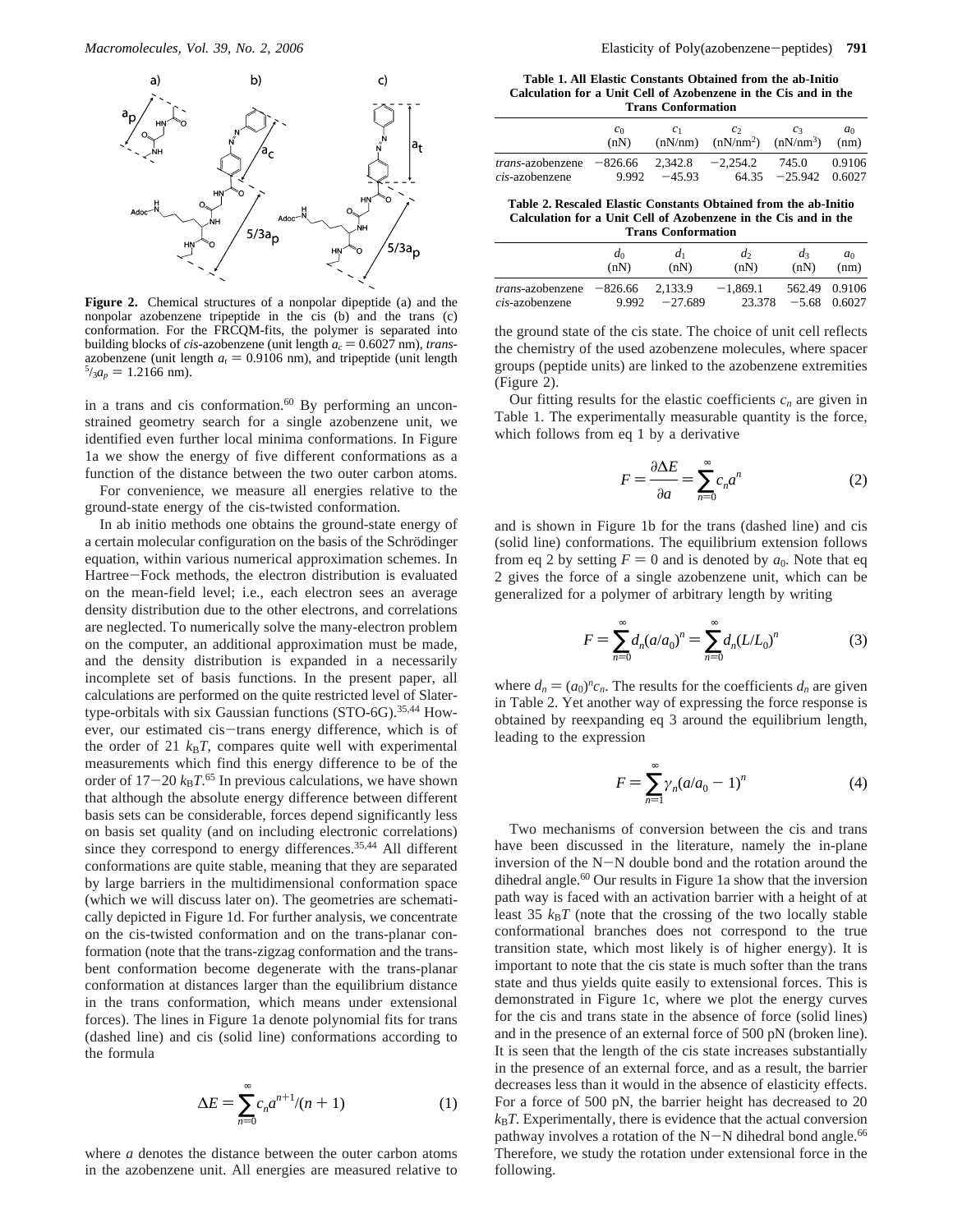

**Figure 3.** Transition between the cis and trans conformation is visualized by a rotation around the dihedral angle *<sup>φ</sup>* at the nitrogennitrogen bond by 180°. (a) The energy as a function of this angle is plotted. The cis-twisted geometry (denoted by squares) becomes instable at dihedral angles above roughly  $\phi = 85^{\circ}$ . Likewise, the trans conformation (star) loses stability at angles below  $\phi = 105^{\circ}$ . At the crossover between the cis and trans conformation, an intermediate structure (cross) appears. This demonstrates that close to the barrier many competing and locally stable structures exist. (b) The distance between the two outer carbon atoms as a function of the dihedral angle  $\phi$  is plotted for the cis conformation (squares), the trans conformation (star), and the intermediate stae (cross). The unit cell size of the barrier state is roughly intermediate between the unit cell size in the cis and trans conformations. (c) The stretching modulus of the azobenzene as a function of the dihedral angle is plotted. It is seen that as the dihedral angle increases, the molecules becomes stiffer, meaning that in the cis conformation the molecule easily yields to the externally applied force.

The transition between cis and trans conformations can be visualized by a rotation around the dihedral angle *φ* at the nitrogen-nitrogen bond by 180°. In Figure 3a we show the energy as a function of this angle.

In the calculation, we have only fixed the dihedral angle but have otherwise optimized the geometry of the whole molecule. The distance between the two outer carbon atoms as a function of the dihedral angle is plotted in Figure 3b. In Figure 3c, the stretching modulus  $\gamma_1$  of the azobenzene as a function of the dihedral angle is plotted.

Further, we investigated the influence of force on the energy as a function of the angle *φ*. The force-dependent energy for *F*  $= 0$  nN,  $F = 0.5$  nN, and  $F = 1$  nN is calculated by eq 5 and shown in Figure 4a.

$$
\Delta \tilde{E}(F) = \Delta E - (a[\phi] - a_{0,\text{cis}})F
$$
 (5)

In Figure 4b we include the stretching modulus  $\gamma_1$  of the azobenzene, which is given in Figure 3c; the energy



**Figure 4.** (a) The energy relative to the cis ground state as a function of the dihedral angle is plotted at forces corresponding to 0, 0.5, and 1 nN, according to eq 5. (b) Here, the elastic effects from Figure 3c are included via eq 6.

can then be written as

$$
\Delta \tilde{E}(F) = \Delta E - (a[\phi] - a_{0,\text{cis}})F - \frac{1}{2}a[\phi]F^2/\gamma_1[\phi] \quad (6)
$$

Including elasticity effects changes the energy of the extended states considerably. In specific, the reduction of the barrier height under applied force is considerably reduced, which means that the conversion by rotation around the dihedral angle is not helped much by application of an external force.

**Freely Rotating Chain Model.** The molecules being studied are freely rotating molecules; therefore, we used the freely rotating chain (FRC) model to describe our polymers. The freely rotating chain (FRC) model consists of segments with fixed length *b*, called bond length, that are freely rotating at a fixed angle with respect to each other, as illustrated in the inset in Figure 5a.

The full force-distance relation is involved and has only recently been numerically determined. For high forces, the FRC model is asymptotically described by eq 7.40

$$
\frac{R_z(F)}{L_0(N_p)} = 1 - \left(\frac{2Fb_p}{k_B T}\right)^{-1}
$$
 (7)

In this equation  $R_z(F)$  is the chain length at given force  $F$ ,  $L_0(N_p) = N_p a_{p0}$ /2 is the contour length at zero force,  $k_B$  is the Boltzmann constant,  $T$  is the temperature,  $a_{p0}$  is the unit cell length that is used in the ab initio calculations at zero force, which comprises two peptide units,  $a_{\rm p0}/2$  is the standard monomer length, and  $b<sub>p</sub>$  is the bond length of a chemical bond.  $N_p$  refers to the number of monomers; since each monomer consists of a number of rotating bonds,  $N_p$  is not the number of rotating bonds in an equivalent FRC model.

In this study we fit the poly(azobenzene-peptide) by dividing it into three units: peptide, *trans*-azobenzene, and *cis*-azobenzene. Assuming that the behavior of the single units is additive, eq 7 was expanded as a sum over all units:

$$
\frac{R_z(F, N_r, N_c)}{L_0(N_r, N_c)} = \sum_{i=1}^3 \left( \frac{L_{i0}(N_r, N_c)}{L_0(N_r, N_c)} \left( 1 - \left( \frac{2Fb_i}{k_B T} \right)^{-1} \right) \right)
$$
(8)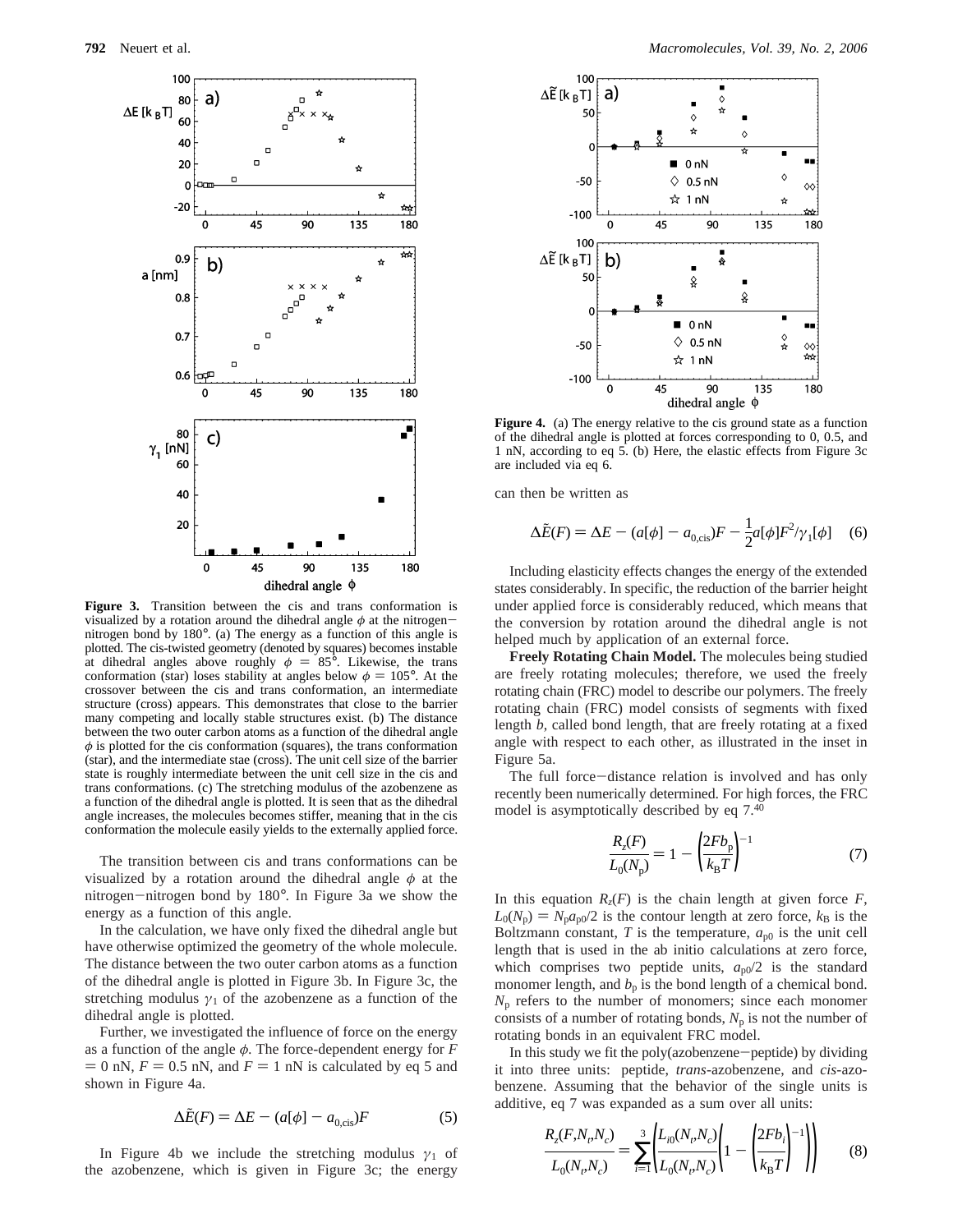Here,  $i = 1$  indicates peptide,  $i = 2$  *trans*-azobenzene, and  $i =$ 3 *cis*-azobenzene.  $L_0(N_t,N_c)$  is the contour lengths at zero force of the poly(azobenzene-peptide) (eq 9d).  $L_{i0}(N_t,N_c)$  is the sum of all unit length at zero force from one species in the polymer  $(eqs 9a-9c)$ .

The prefactor  $L_{i0}(N_t,N_c)/L_0(N_t,N_c)$  is a weighting factor dependent on the amount of one species in the polymer.

Equation 8 includes now three different bond lengths *bi*, namely the bond length for peptide  $b_1 = b_p$ , *trans*-azobenzene  $b_2 = b_t$ , and *cis*-azobenzene  $b_3 = b_c$ .

The contour length  $L_0(N_t,N_c)$  of the poly(azobenzene-peptide) is separated into peptide  $L_1 = L_{p0}(N_t, N_c)$ , *trans*-azobenzene  $L_2$  $= L_{t0}(N_t)$ , and *cis*-azobenzene monomers  $L_3 = L_{c0}(N_c)$ :

$$
L_1 = L_{p0}(N_p) = N_p a_{p0}/2 = (N_t + N_c)(5/3)a_{p0}
$$
 (9a)

$$
L_2 = L_{t0}(N_t) = N_t a_{t0}
$$
 (9b)

$$
L_3 = L_{c0}(N_c) = N_c a_{c0}
$$
 (9c)

$$
L_0(N_t, N_c) = L_{p0}(N_t, N_c) + L_{t0}(N_t) + L_{c0}(N_c)
$$
 (9d)

Here  $a_{p0}$  is the peptide unit length at zero force (Figure 2a),  $a_{c0}$ is the *cis*-azobenzene unit length at zero force (Figure 2b), and *at*<sup>0</sup> is the *trans*-azobenzene unit length at zero force (Figure 2c).  $N_p$ ,  $N_t$ , and  $N_c$  are the number of peptide, *trans*-azobenzene, and *cis*-azobenzene monomers, respectively. Note that by chemical synthesis, we have  $N_p/2 = (N_t + N_c)(5/3)$ . The unit lengths *ac*0, *at*0, and *ap*<sup>0</sup> are crystallographic values which have been verified with the ab initio calculations for *cis*-azobenzene, *trans*-azobenzene, and peptide<sup>35</sup> at zero force as illustrated in Figure 2 and described in eq 1.

**Combined Freely Rotating Chain**-**Ab Initio Quantum Mechanical Model.** In the combined FRC-ab initio QM (FRCQM) model, the unit length  $a_i$  is force dependent because  $a_i(F)$  is the inverse function for the ab initio stretching force  $F(a_i)$  as described in the ab initio section above (see eq 3).<sup>35</sup>

$$
a_i(F) = F^{(-1)}(a_i)
$$
 (10)

Therefore, all the unit lengths become force dependent, and eqs <sup>7</sup>-9 are rewritten as

$$
\frac{R_z(F)}{L_0(N_p)} = \frac{L_0(F, N_p)}{L_0(N_p)} \left( 1 - \left( \frac{2Fb_p}{k_B T} \right)^{-1} \right)
$$
(11)

$$
\frac{R_z(F, N_r, N_c)}{L_0(N_r, N_c)} = \sum_{i} \left( \frac{L_i(F, N_r, N_c)}{L_0(N_r, N_c)} \left( 1 - \left( \frac{2Fb_i}{k_B T} \right)^{-1} \right) \right) \tag{12}
$$

$$
L_p(F, N_p) = N_p a_p(F)/2 = (N_t + N_c)(5/3)a_p(F)
$$
 (13a)

$$
L_t(F, N_t) = N_t a_t(F)
$$
\n(13b)

$$
L_c(F, N_c) = N_c a_c(F) \tag{13c}
$$

$$
L_0(F, N_t, N_c) = L_p(F, N_t, N_c) + L_t(F, N_t) + L_c(F, N_c) \quad (13d)
$$

For a standard freely rotating chain model where all bonds have the same lengths and the bond angles are identical, *b* is the length of one of those bonds. Since, however, the polymer backbone of peptide and also the azobenzene compounds is inhomogeneous, *b* has to be used as a fit parameter. The forcedependent unit lengths  $a_c$ ,  $a_t$ , and  $a_p$  are determined by ab initio calculations, and therefore these are no fit parameters.



**Figure 5.** FRCOM fit (solid trace) and normalized force extension traces measured with two different chains (diamond and star) of the nonpolar poly-GVGVP. (a) The slope in the high force regime (><sup>800</sup> pN) of the two force vs extension curves were first fitted with the ab initio calculated elasticity for a dipeptide (long dash line). From this fit, the resulting contour length for the chains at zero force was determined to be  $L_0 = 259$  nm (diamond) and  $L_0 = 1600$  nm (star), respectively. These zero force contour lengths were used to normalize the measured curves. The ab initio elasticities combined with the FRC model (FRCQM) and a bond length of  $b_p = 0.12$  nm were found to fit the low, medium, and high force range of the normalized experimental curves over the whole force range (solid line). Inset: geometric configuration of the FRC-model with segments of a fixed bond length, *b*, rotating freely around the bond axis at fixed angles  $\gamma$ .<sup>40</sup> (b) Semilogarithmic plot of the force as a function of the normalized extension  $L/L_0$  for the experimental data (diamond) and the  $FRCQM$ fit (solid line).

With this combined FRCQM model the experimental force curves are fitted in the following way: The high force range of the nonpolar polypeptide chain was fitted first with the ab initio eq 13a. In this fit, only the number of monomers (peptides) was varied, and no bond length  $b_p$  was involved. From this fit the contour length at zero force and zero temperature was extracted  $(L_0(F=0,N_p))$ , and the force curves were normalized with this contour length.

Applying eq 11 to the normalized poly-GVGVP force curves results in the fitted bond length  $b_p$ , this length was later also used for the peptide bonds in the poly(azobenzene-peptide). At the same time the effects of fluctuations are taken into account (eq 11), which results in a length increase of the fitted contour length (Figure 5, solid line). Note: therefore, the dashed line in Figure 5 hits the *x*-axis at  $L/L_0 > 1.35$ 

Following the procedure above, eq 13d was used to fit the high force range of the nonpolar poly(azobenzene-peptide) to extract the contour length at zero force and zero temperature. In this equation combinations of  $N_t$  and  $N_c$  were used to fit the high force range. The fit yields the number of *trans*-azobenzene and *cis*-azobenzene monomers.

To determine the difference between trans and cis due to optical switching, the number of azobenzene units was kept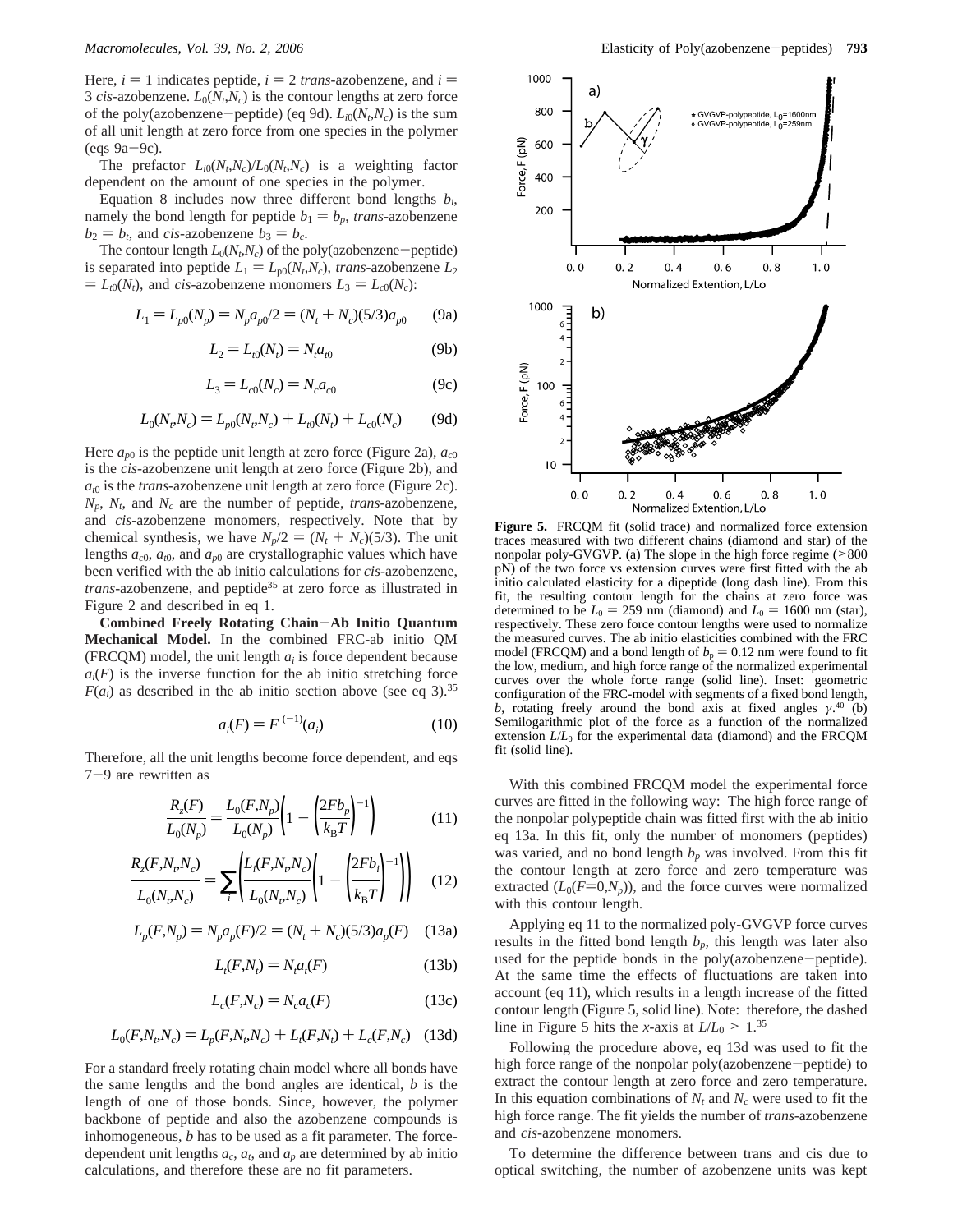

Figure 6. Poly(azobenzene-peptide) force curves compared with FRCQM prediction. Three force curves of nonpolar poly(azobenzenepeptide) containing about the same amount of *trans*- and *cis*-azobenzene are superimposed. Their good agreement shows that a change in curve shape does not result from uncertainties in the experiment (but reflects a switching of the polymers elasticity). The contour length  $L_0$  for the polymer is extracted from the ab initio fit in the high force range (black dashed line). Now the number of azobenzene monomers in the trans and in the cis conformation can be calculated. The resulting FRCQM fit (solid line) uses the following bond lengths: *trans*-azobenzene (*bt*  $= 0.11$  nm), *cis*-azobenzene ( $b_c = 0.30$  nm), and peptide ( $b_p = 0.12$ ) nm).



**Figure 7.** Nonnormalized force vs distance curves as used in Figure 6. The three curves from Figure 6 are fitted here with different contour length and the above calculated amount of azobenzene monomers in the trans and cis conformation. Short curve: data: star, fit: solid line;  $L_0 = 132.4$  nm  $\langle = \rangle$   $N_t = 46$  (70.8%),  $N_c = 19$  (29.2%). Medium curve: data: diamond, fit: long dash line;  $L_0 = 134.55$  nm  $\langle = \rangle N_t =$ 47 (71.2%),  $N_c = 19$  (28.8%) Long curve: data: square, fit: short dash line;  $L_0 = 140.62$  nm  $\langle = \rangle N_t = 49 (71.0\%)$ ,  $N_c = 20 (29.0\%)$ .

constant  $(N_t + N_c)$  costant), and only the ratio between trans and cis was varied  $(N_t/N_c = \text{variable})$ .

In the last step, the bond lengths for *trans*-azobenzene  $b_t$  and for *cis*-azobenzene  $b_c$  were ajusted to fit the whole force range for a wide range of conformational changes in the poly- (azobenzene-peptide) (Figures  $6-8$ ).

Force curves shown in Figures  $5-7$  are selected on the basis of maximum force (to get a very precise  $L_0$ ) and maximum polymer contour length (to have the elasticity of the polymer much smaller than the elasticity of the cantilever). The curves in Figure 8 were selected to demonstrate the FRCQM model over a large length change due to optical switching of the azobenzene monomers.

## **Results and Discussion**

Since the poly(azobenzene-peptide) backbone predominantly consists of peptide bonds, the accuracy of the freely rotating chain-ab initio quantum mechanical (FRCQM) model was first demonstrated with a fit of the force-extension traces of two nonpolar polypeptide chains with different lengths (Figure 5). Following the procedure given above, the contour lengths were determined at zero force and zero temperature (see eq 13a, diamond,  $L_0(F=0) = 259$  nm, star,  $L_0(F=0) = 1600$  nm), and the experimental curves were normalized with these contour



**Figure 8.** Light-induced switching of poly(azobenzene-peptide) compared to the theoretical prediction. (a) Experimentally observed optical switching of poly(azobenzene-peptide) from 86.4% trans (star) to 36.4% trans (diamond). The theoretical predicted FRCQM calculation is plotted for 86.4% trans (long dash line,  $N_t = 19$ ,  $N_c = 3$ ) and for 36.4% trans (short dash line,  $N_t = 8$ ,  $N_c = 14$ ). A theoretical all trans (solid line,  $N_t = 22$ ,  $N_c = 0$ ) and all cis (dotted line,  $N_t = 0$ ,  $N_c = 22$ ) conformation of the poly(azobenzene-peptide) is plotted to present the upper und lower limit for the length change. (b) Magnification of Figure 8a highlights the one-parameter fit and illustrates the excellent match between experiment and theory.

lengths and plotted on top of each other together with the theoretical curve based on the FRCQM model (eq 11, parameters from ref 35). The fit for the bond length  $b_p$  (Figure 5) gave a value of  $b_p = 0.12$  nm, which is the unit-cell length divided by 6 and thus corresponds to the projected length per chemical bond. We fixed this value for all further fits of the poly- (azobenzene-peptide). Note that there is no difference between the FJC and the FRC in the strong force regime if one treats *b* as a free fitting parameter.

Next, the ab initio quantum mechanical calculations at zero temperature for the azobenzene were performed as described above, resulting in free energies of the different azobenzene conformations as a function of their end-to-end distances (see Figure 1a). From these the molecular elasticities were derived and plotted in Figure 1b. This results in stretching moduli of  $\gamma_1 = 82.5$  nN for the trans conformation and  $\gamma_1 = 2.02$  nN for the cis conformation according to eq 4. The enormous difference in stretching modulus reflects the different architecture of the conformations: the trans conformation is straightened out, and any lengthening of the molecule either deforms the nitrogen bonds (which is costly), distorts the benzene rings, or changes the length of a bond. In the cis conformation, the total molecule is bent, and the force acting on the outer carbon atoms produces an enormous torque at the center. This means that not only the length per unit upon optical switching but also the elasticity of the polymer changes.

The transition between the cis and the trans state is visualized by the rotation around the dihedral angle *<sup>φ</sup>* at the nitrogennitrogen bond by 180°. As shown in Figure 3a, the cis-twisted geometry (denoted by squares) becomes instable at dihedral angles above roughly  $\phi = 85^\circ$ . Likewise, the trans conformation loses stability at angles below  $\phi = 105^{\circ}$ . In between, an intermediate structure appears. We have not been able to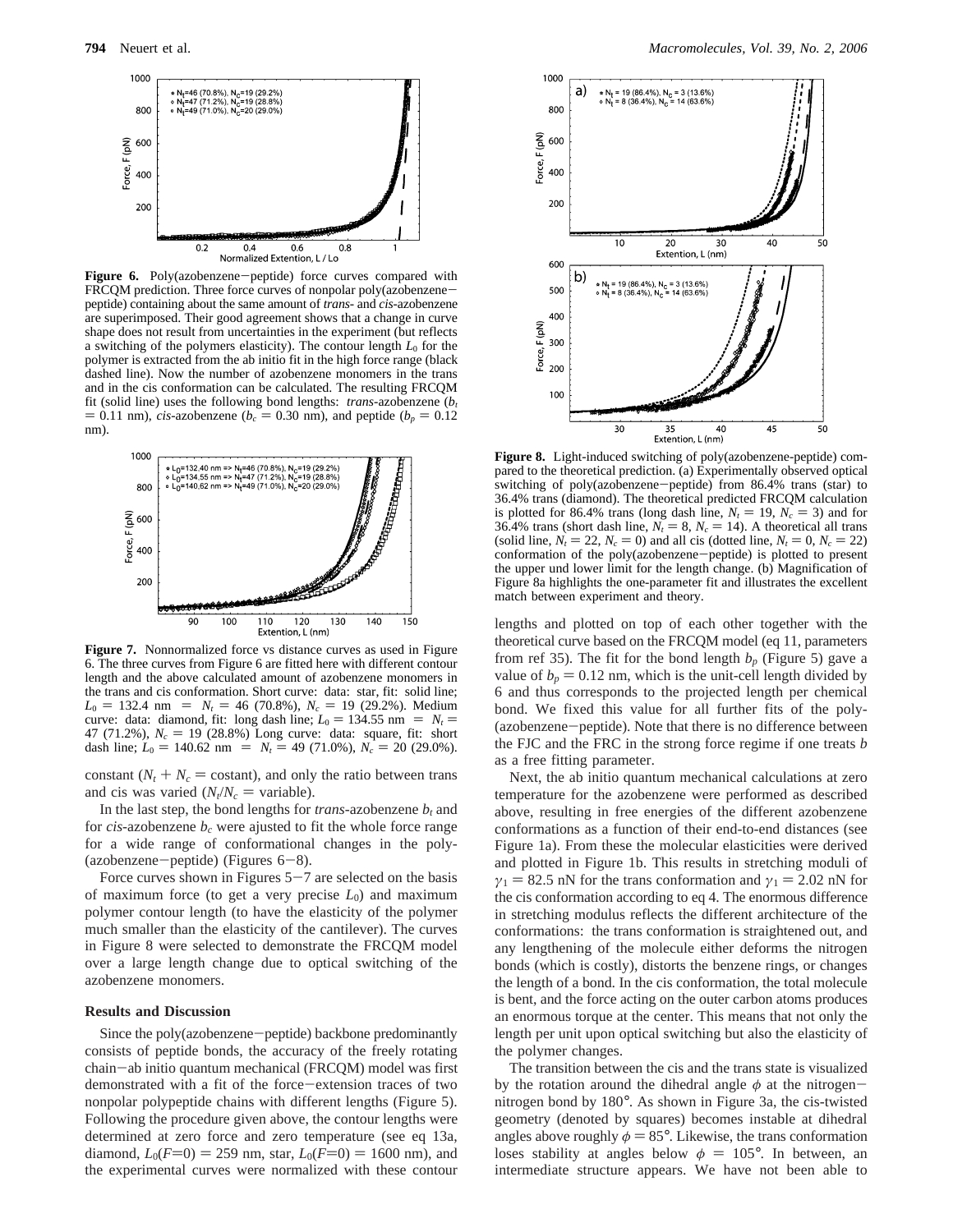determine the saddle point, which is probably caused by the near-degeneracy of many local minima close to the energy barrier.67 Nevertheless, we estimate the barrier to be of the order of the energy of the cis and trans conformations where they almost cross.

In Figure 3b we plot the distance between the two outer carbon atoms as a function of the dihedral angle *φ*. At distances corresponding to the barrier state, the distance *a* is roughly intermediate between the unit cell size in the cis and trans conformations. This suggests that under an applied force the barrier height should be substantially decreased, and thus a mechanic pulling experiment should be able to induce the transition from the cis to the trans conformation at large enough forces. To test this, we plot in Figure 4a the force-dependent energy for forces corresponding to 0, 0.5, and 1 nN (cf. eq 5). It can be seen that the barrier height decreases from about 85  $k_B T$  to about 55  $k_B T$ . But if in addition, the angle dependence of the stretching modulus  $\gamma_1$  (cf. Figure 3c) is included (according to eq 6), the barrier stays even above 70  $k_B T$  (Figure 4b). This explains the, on first sight unexpected, high stability of the cis conformation against an external force, which was observed in the experiments.

This result can be generalized: pulling a soft molecule over a free energy barrier into a stiff state becomes increasingly difficult when the transition state is stiffer than the starting conformation. Conversely, it would be easy to push azobenzene from the trans conformation into the cis conformation.<sup>60</sup>

Comparing these calculated values for the barrier height with experimental results is not straightforward because the experimental analysis usually employs Kramer's theory, which strictly holds only in a one-dimensional configuration space for a reaction path; however, the actual path is in a multidimensional configuration space, and degrees of freedom that are orthogonal to the reaction path become important (e.g., translocational vibration which are characterized by the longitudinal stretching modulus  $\gamma_1$ ; see Figure 3c). In addition, the ab initio calculation is performed with the very restrictive 6G basis set, and the saddle point of the transition is not determined. The values that can be extracted from the data in Figure 4 should therefore only be regarded as a rough estimate.

The main result of this project is highlighted in Figure 6. It shows three normalized force-extension traces measured on polymers of different lengths but equivalent cis-to-trans ratio of about 29:71 together with the predicted curve (solid line). These ratios and the total number of *cis*-azobenzene *Nc* and *trans*-azobenzene  $N_t$  are a result of the fit in the high force range (eq 13d); they result in the contour length at zero force.

As can be seen, the FRCQM model (eq 12) provides an excellent agreement between experiment and theory with a bond length  $b_t = 0.11$  nm for *trans*-azobenzene and  $b_c = 0.3$  nm for *cis*-azobenzene. Figure 7 shows the same curves but not normalized (star, solid fit:  $L_0 = 132.40$  nm,  $N_t = 46$ ,  $N_c = 19$ ; diamond, long dash fit:  $L_0 = 134.55$  nm,  $N_t = 47$ ,  $N_c = 19$ ; square, short dash fit:  $L_0 = 140.62$  nm,  $N_t = 49$ ,  $N_c = 20$ ). In the Appendix we give some arguments why for polymers that consist of bonds with different lengths and different bond angles the effective bond length will tend to be smaller than the true bond length, in agreement with what we observed in our fits.

In Figure 8a this model was used to quantify the conversion ratio for a particular poly(azobenzene-peptide), which was switched back and forth optically. Two traces were picked and analyzed after the procedure given above. The best fit in the high force range was given for  $N_t = 19$  and  $N_c = 3(N_t + N_c)$ 22), resulting in a contour length of 45.9 nm (equation FRC

8d) and a trans-to-cis ratio of 86:14 (star, long dash line). After UV exposure it contracted into the state fitted best by the short dash line where the fraction of trans units was reduced to 36.4%  $(N_t = 8, N_c = 14, N_t + N_c = 22, L_0 = 42.5$  nm, diamond, short dash line). The extremes of 0 and 100% conversion are shown as dotted ( $N_t = 22$ ,  $N_c = 0$ ,  $L_0 = 46.8$  nm) and solid ( $N_t = 0$ ,  $N_c = 22$ ,  $L_0 = 40.0$  nm) lines, respectively. Figure 8b is a magnification of Figure 8a and illustrates the large change from a most trans to the most cis conformation in the single molecule poly(azobenzene-peptide) experiment. This conversation rate is similar to the one observed in ensemble measurements.<sup>68</sup>

# **Conclusions**

We have demonstrated that a new statistical model for the analysis of experimental force-extension data of poly(azobenzene-peptide)s can yield the precise number of units in the cis and trans conformation. The model is a combination of the freely rotating chain model and ab initio quantum mechanical calculations (FRCQM) for azobenzene and peptide units. The experimental data were analyzed in three steps. In the first step, force curves of nonpolar polypeptide chains were fitted with the FRCQM model and result in a bond length of  $b_p = 0.12$ nm. In the second step, poly(azobenzene-peptide) force curves were fitted and resulted in bond lengths for *trans*-azobenzene of  $b_t = 0.11$  nm and for *cis*-azobenzene of  $b_c = 0.3$  nm. In the third step this parameter-free model was used to analyze the switching of the poly(azobenzene-peptide) from 86.4% trans to 36.4% trans.

As can be seen the model allows a one-parameter analysis of the degree of optical conversion and so for a determination of the quantum efficiency of the opto-mechanical transformation. Experiments of this kind in connection with these data analysis will be the basis of further development of the photonic muscle.

Beside the FRCQM model, the quantum mechanical calculations reveal that the forced conversion path is orthogonal or at least has no prominent collinear component to the thermal unfolding path. In other words, pulling at the ends of the azobenzene group does not help the rotation around the  $N-N$ double bond. As a result, the force acting along the polymer backbone does not reduce the remaining activation barrier for the thermal conformational transition, and as a consequence the force does not significantly reduce the lifetime of the cis conformation. This explains why the known thermal relaxation of the cis conformation within fractions of hours is not speeded to a time scale comparable to the force ramp in the experiment. This is why forces as high as 500 pN can be applied for many seconds to a mostly cis configuration without switching it to the trans conformation.

**Acknowledgment.** This work was supported by the Deutsche Forschungsgemeinschaft. Helpful discussions with Markus Seitz and Dan Urry are gratefully acknowledged. The azo-polymers were kindly provided by Louis Moroder.

# **Appendix. High-Force Limit of Freely Rotating Chain Model**

We present here a generalization of the scaling arguments already displayed in a previous publication.<sup>69</sup> Consider a freely rotating chain model under large extensional forces. In this high force limit, the chain will adopt an extended conformation, and we only consider small librational fluctuations around this ground state. In the previous publication, all bonds had the same lengths and bond angles. Now, we show a slightly more general model where the chain consists of two bonds of different lengths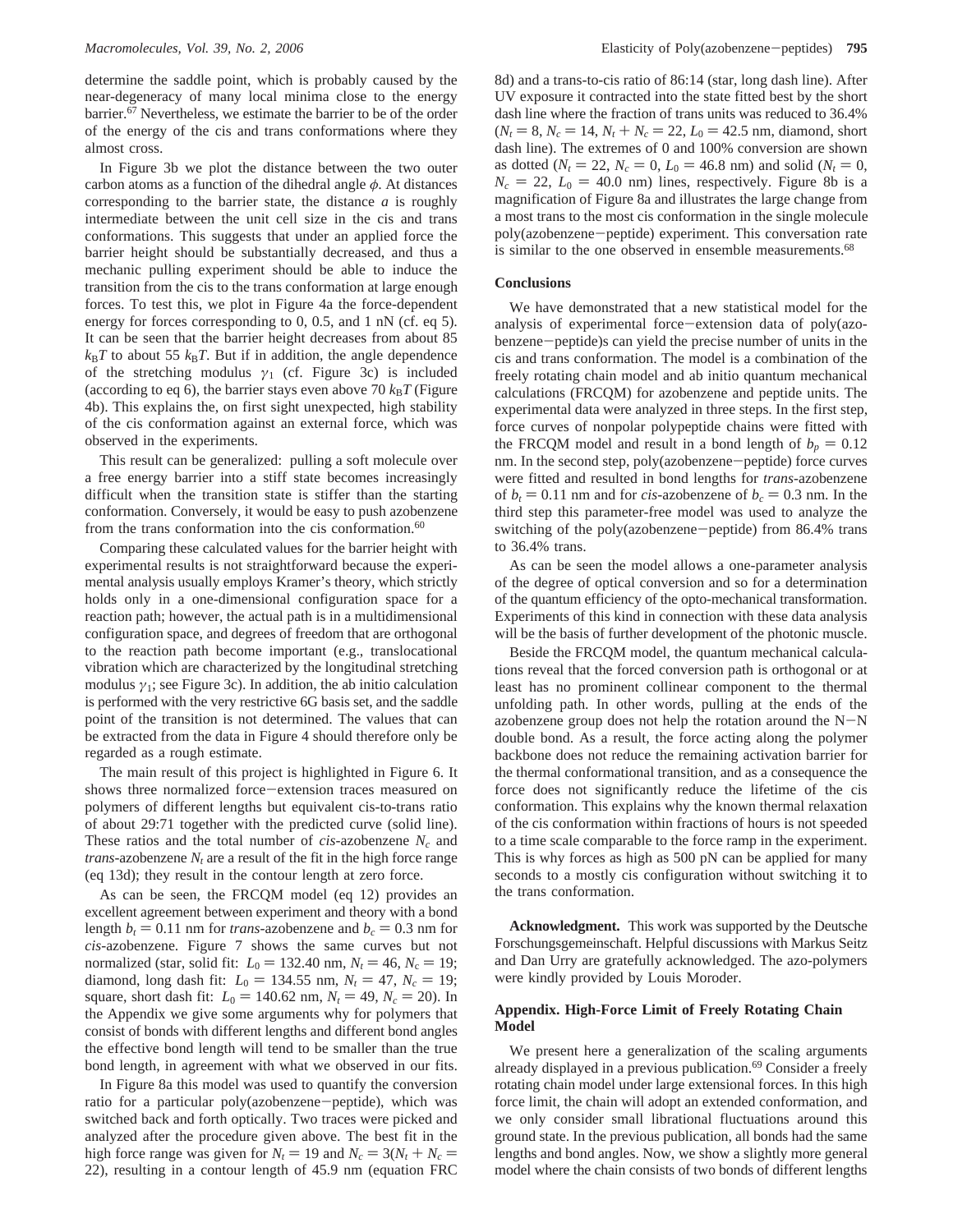

**Figure 9.** High-force limit of freely rotating chain model. Shown is a general model where the chain consists of two bonds of different length and in principle also of different bond angle. The upper bond makes an angle  $\gamma$  with the lower bond and an angle  $\gamma - \alpha$  with the vertical axis. The torsional angle  $\phi$  determines angular fluctuations away from the ground state, where  $y = b \cos \gamma \cos \alpha$  and  $s = b \cos(\gamma - \alpha)$  and *b* is the bond length.

and in principle also of different bond angle. Figure 9 depicts two bonds that might make up the chain and all the relevant variables.

The vertical axis denotes the direction along which the external force acts. The upper bond (the vertical orientation of which we want to calculate) makes an angle *γ* with the lower bond and an angle  $\gamma$ -α with the vertical axis. The torsional angle *φ* determines angular fluctuations away from the ground state. The projected length along the force direction is given by

$$
z = y + (s - y) \cos \phi
$$

where  $y = b \cos \gamma \cos \alpha$  and  $s = b \cos(\gamma - \alpha)$  and *b* is the bond length. The fluctuation of the upper bond is determined by the partition function

$$
Z = \int_0^{2\pi} d\phi \exp\{zF/k_B T\} \approx \sqrt{2\pi k_B T/(F(s-y))} \exp(Fs/k_B T)
$$

from which the vertical extension follows by a partial derivative as  $\langle z \rangle = \partial \ln Z / \partial (F / k_B T)$ . Dividing the vertical extension  $\langle z \rangle$  by the projected bond length *s*, we obtain finally

$$
\frac{\langle z \rangle}{s} = 1 - \frac{k_{\rm B}T}{2Fb\cos(\gamma - \alpha)}
$$

The new result is the factor cos( $\gamma$ - $\alpha$ ), which amounts to a reduction of the effective bond length by a geometric factor. A bond that is oriented closely to the force axis will only be subject to a small correction, but for bonds that are oriented at a large angle  $\gamma$ - $\alpha$  away from the force axis the correction term will be important. The main result is that the effective bond length will be reduced, and this effect might be especially important for polymers, which consist of bonds of different lengths and different bond angles. This observation is in accord with the results obtained in this paper based on the fits of experimental data, where the effective bond lengths were found to be substantially smaller than the geometric bond lengths obtained within the ab initio calculation. An explanation could be that some of the bonds make large angles with the force axis.

**Note Added after ASAP Publication.** This article was published ASAP on December 15, 2005. For the sake of consistency, the character *f* has been changed to *F* from eq 7 to the end of the paper. The correct version was posted on December 28, 2005.

### **References and Notes**

- (1) Rief, M.; Gautel, M.; Oesterhelt, F.; Fernandez, J. M.; Gaub, H. E. *Science* **<sup>1997</sup>**, *<sup>276</sup>*, 1109-1112.
- (2) Rief, M.; Fernandez, J. M.; Gaub, H. E. *Phys. Re*V*. Lett.* **<sup>1998</sup>**, *<sup>81</sup>*, <sup>4764</sup>-4767. (3) Oesterhelt, F.; Oesterhelt, D.; Pfeiffer, M.; Engel, A.; Gaub, H. E.;
- Muller, D. J. *Science* **<sup>2000</sup>**, *<sup>288</sup>*, 143-146.
- (4) Kessler, M.; Gaub, H. E. *Nat. Struct. Mol. Biol.*, submitted.
- (5) Kellermayer, M. S. Z.; Smith, S. B.; Granzier, H. L.; Bustamante, C. *Science* **<sup>1997</sup>**, *<sup>276</sup>*, 1112-1116.
- (6) Rief, M.; Clausen-Schaumann, H.; Gaub, H. E. *Nat. Struct. Biol.* **1999**, *<sup>6</sup>*, 346-349.
- (7) Smith, S. B.; Finzi, L.; Bustamante, C. *Science* **1992**, *258*, 1122.
- (8) Bustamante, C.; Smith, S. B.; Liphardt, J.; Smith, D. *Curr. Opin. Struct. Biol.* **<sup>2000</sup>**, *<sup>10</sup>*, 279-285. (9) Clausen-Schaumann, H.; Rief, M.; Gaub, H. E. *Biophys. J.* **1999**, *76*,
- A151-A151. (10) Albrecht, C.; Blank, K.; Lalic-Multhaler, M.; Hirler, S.; Mai, T.;
- Gilbert, I.; Schiffmann, S.; Bayer, T.; Clausen-Schaumann, H.; Gaub, H. E. *Science* **<sup>2003</sup>**, *<sup>301</sup>*, 367-370.
- (11) Bockelmann, U. *Curr. Opin. Struct. Biol.* **<sup>2004</sup>**, *<sup>14</sup>*, 368-373.
- (12) Allemand, J. F.; Bensimon, D.; Croquette, V. *Curr. Opin. Struct. Biol.*
- **<sup>2003</sup>**, *<sup>13</sup>*, 266-274. (13) Bouchiat, C.; Wang, M. D.; Allemand, J.-F.; Strick, T.; Block, S. M.; Croquette, V. *Biophys. J.* **<sup>1999</sup>**, *<sup>76</sup>*, 409-413.
- (14) Hugel, T.; Seitz, M. *Macromol. Rapid Commun.* **<sup>2001</sup>**, *<sup>22</sup>*, 989-1016.
- (15) Hugel, T.; Holland, N. B.; Cattani, A.; Moroder, L.; Seitz, M.; Gaub, H. E. *Science* **<sup>2002</sup>**, *<sup>296</sup>*, 1103-1106.
- (16) Holland, N. B.; Hugel, T.; Neuert, G.; Cattani-Scholz, A.; Renner, C.; Oesterhelt, D.; Moroder, L.; Seitz, M.; Gaub, H. E. *Macromolecules* **<sup>2003</sup>**, *<sup>36</sup>*, 2015-2023.
- (17) Urry, D. W.; Hugel, T.; Seitz, M.; Gaub, H. E.; Sheiba, L.; Dea, J.; Xu, J.; Parker, T. *Philos. Trans. R. Soc. London, Ser. B: Biol. Sci.*
- **<sup>2002</sup>**, *<sup>357</sup>*, 169-184. (18) Rief, M.; Oesterhelt, F.; Heymann, B.; Gaub, H. E. *Science* **1997**, *<sup>275</sup>*, 1295-1297. (19) Friedsam, C.; Becares, A. D.; Jonas, U.; Seitz, M.; Gaub, H. E. *New*
- *J. Phys.* **2004**, *6.*
- (20) Friedsam, C.; Seitz, M.; Gaub, H. E. *J. Phys.: Condens. Matter* **2004**, *<sup>16</sup>*, S2369-S2382.
- (21) Seitz, M.; Friedsam, C.; Jostl, W.; Hugel, T.; Gaub, H. E. *Chem-PhysChem* **<sup>2003</sup>**, *<sup>4</sup>*, 986-990.
- (22) Ashkin, A.; Schütze, K.; Dziedzic, J. M.; Euteneuer, U.; Schliwa, M. *Nature (London)* **1990**, *348*, 346.
- (23) Bustamante, C.; Bryant, Z.; Smith, S. B. *Nature (London)* **2003**, *421*, <sup>423</sup>-427.
- (24) Neuman, K. C.; Block, S. M. *Re*V*. Sci. Instrum.* **<sup>2004</sup>**, *<sup>75</sup>*, 2787- 2809.
- (25) Lang, M. J.; Fordyce, P. M.; Engh, A. M.; Neuman, K. C.; Block, S. M. *Nat. Methods* **<sup>2004</sup>**, *<sup>1</sup>*, 133-139.
- (26) Sheetz, M. P., Ed.; *Laser Tweezers in Cell Biology*; Academic Press: New York, 1997.
- (27) Merkel, R.; Nassoy, P.; Leung, A.; Ritchie, K.; Evans, E. *Nature (London)* **<sup>1999</sup>**, *<sup>397</sup>*, 50-53.
- (28) Evans, E. *Annu. Re*V*. Biophys. Biomol. Struct.* **<sup>2001</sup>**, *<sup>30</sup>*, 105-128.
- (29) Evans, E.; Ritchie, K. *Biophys. J.* **<sup>1997</sup>**, *<sup>72</sup>*, 1541-1555.
- (30) Clausen-Schaumann, H.; Seitz, M.; Krautbauer, R.; Gaub, H. E. *Curr. Opin. Chem. Biol.* **<sup>2000</sup>**, *<sup>4</sup>*, 524-530.
- (31) Gaub, H. E. *Abstr. Pap. Am. Chem. Soc.* **<sup>2000</sup>**, *<sup>220</sup>*, U260-U260.
- (32) Grandbois, M.; Beyer, M.; Rief, M.; Clausen-Schaumann, H.; Gaub, H. E. Science 1999, 283, 1727–1730. H. E. *Science* **<sup>1999</sup>**, *<sup>283</sup>*, 1727-1730.
- (33) Rief, M.; Grubmuller, H. *ChemPhysChem* **<sup>2002</sup>**, *<sup>3</sup>*, 255-261.
- (34) Oesterhelt, F.; Rief, M.; Gaub, H. E. *New J. Phys.* **1999**, *1*, 6.1.
- (35) Hugel, T.; Rief, M.; Seitz, M.; Gaub, H. E.; Netz, R. R. *Phys. Re*V*. Lett.* **2005**, *94*.
- (36) Krautbauer, R.; Pope, L. H.; Schrader, T. E.; Allen, S.; Gaub, H. E. *FEBS Lett.* **<sup>2002</sup>**, *<sup>510</sup>*, 154-158.
- (37) Krautbauer, R.; Rief, M.; Gaub, H. E. *Nano Lett.* **<sup>2003</sup>**, *<sup>3</sup>*, 493-496.
- (38) Hugel, T.; Grosholz, M.; Clausen-Schaumann, H.; Pfau, A.; Gaub, H.; Seitz, M. *Macromolecules* **<sup>2001</sup>**, *<sup>34</sup>*, 1039-1047.
- (39) Odijk, T. *Macromolecules* **<sup>1995</sup>**, *<sup>28</sup>*, 7016-7018.
- (40) Livadaru, L.; Netz, R. R.; Kreuzer, H. J. *Macromolecules* **2003**, *36*, 3732-3744.<br>(41) Friedsam, C.; Wehle, A. K.; Kühner, F.; Gaub, H. E. *J. Phys.:*
- *Condens. Matter* **<sup>2003</sup>**, *<sup>15</sup>*, S1709-S1723.
- (42) Kreuzer, H. J.; Wang, R. L. C.; Grunze, M. *New J. Phys.* **1999**, *21*, <sup>1367</sup>-2630.
- (43) Livadaru, L.; Netz, R. R.; Kreuzer, H. J. *J. Chem. Phys.* **2003**, *118*, <sup>1404</sup>-1416.